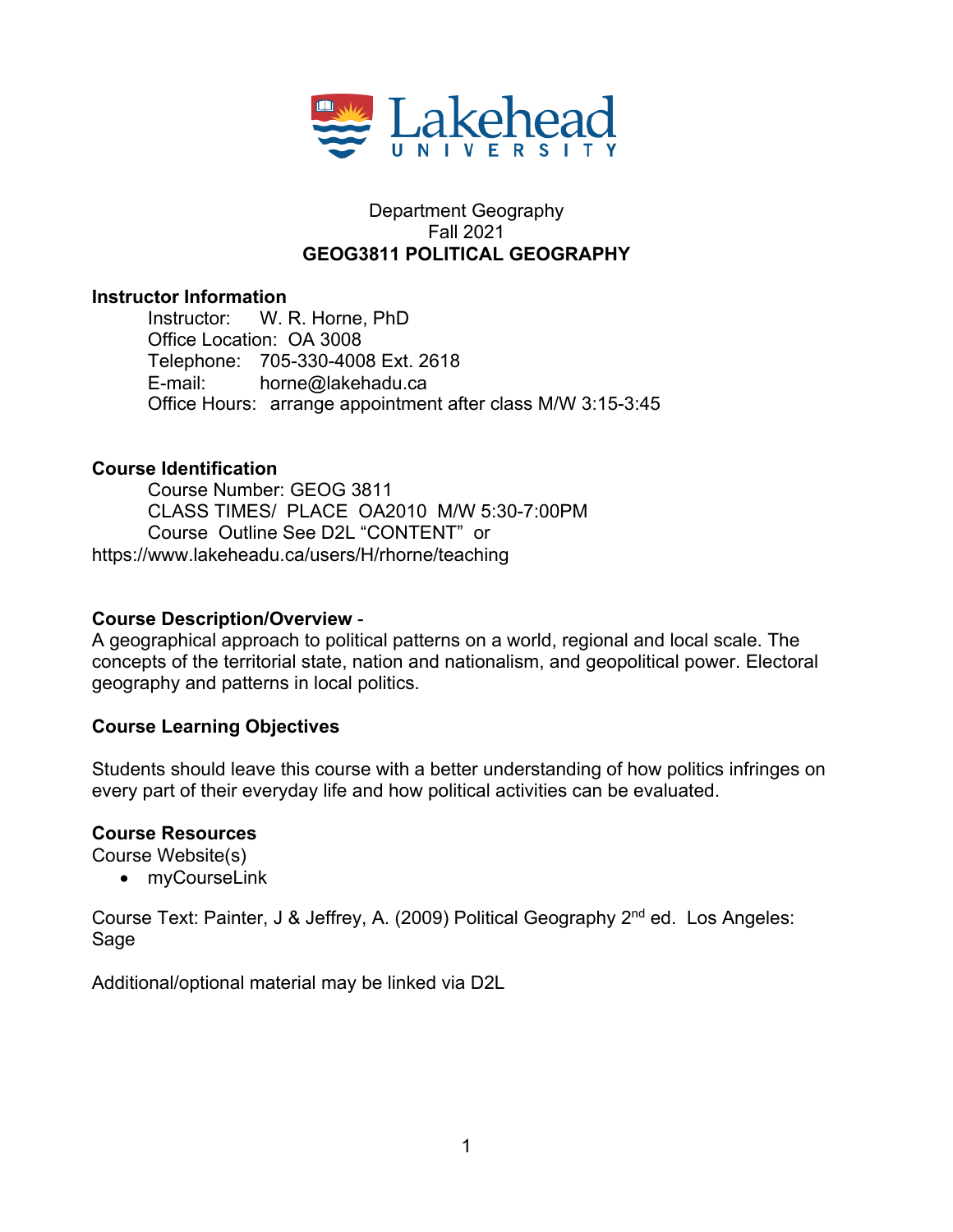## **Course Schedule/Outline**

| Week           | Date                    | Topic                                                                      | Material                                                     |
|----------------|-------------------------|----------------------------------------------------------------------------|--------------------------------------------------------------|
| 1              | Sept 8                  | <b>Concepts in Political Geography</b>                                     | Text Intro & Chapter 1                                       |
| $\overline{2}$ | 13/15                   | The State                                                                  | Chp <sub>2</sub>                                             |
| 3              | 20/22                   | <b>Boundaries</b><br><b>The Nation</b>                                     | Chp <sub>7</sub>                                             |
| 4              | 27/29                   | <b>The Nation</b><br>Colonialism and Imperialism                           | Chp 8                                                        |
| 5              | Oct 4/6                 | Colonialism and Imperialism<br>Decolonialism                               | (Assignment 1 due 6 <sup>th)</sup><br>Chp <sub>9</sub>       |
|                | 11/15                   | <b>Reading Week</b>                                                        |                                                              |
| 6              | 18/<br>20               | Geopolitics<br>Midterm                                                     |                                                              |
| $\overline{7}$ | 25/<br>27               | <b>United Nations &amp; Globalization</b><br><b>Regional Organizations</b> | Chp <sub>3</sub>                                             |
| 8              | Nov <sub>1</sub><br>/3  | <b>Welfare State</b><br>Neoliberalism                                      | Chp 4 Nov 5 Last DROP<br>day                                 |
| 9              | 8/<br>10                | Democracy<br><b>Electoral Geography</b>                                    |                                                              |
| 10             | 15/<br>17               | <b>Identity Politics</b><br><b>Local Government</b>                        | Chp 6 Assignment due<br>17 <sub>th</sub><br>Chp <sub>5</sub> |
| 11             | 22<br>/24               | <b>Politics and the Environment</b>                                        |                                                              |
| 12             | <b>Nov 29/</b><br>Dec 1 | More about Canada                                                          |                                                              |
| 13             | Dec 6                   | <b>Last Class Review</b>                                                   |                                                              |

**NOTE: Any important announcements, including changes in due dates will be announced in-class and sent to you by email.**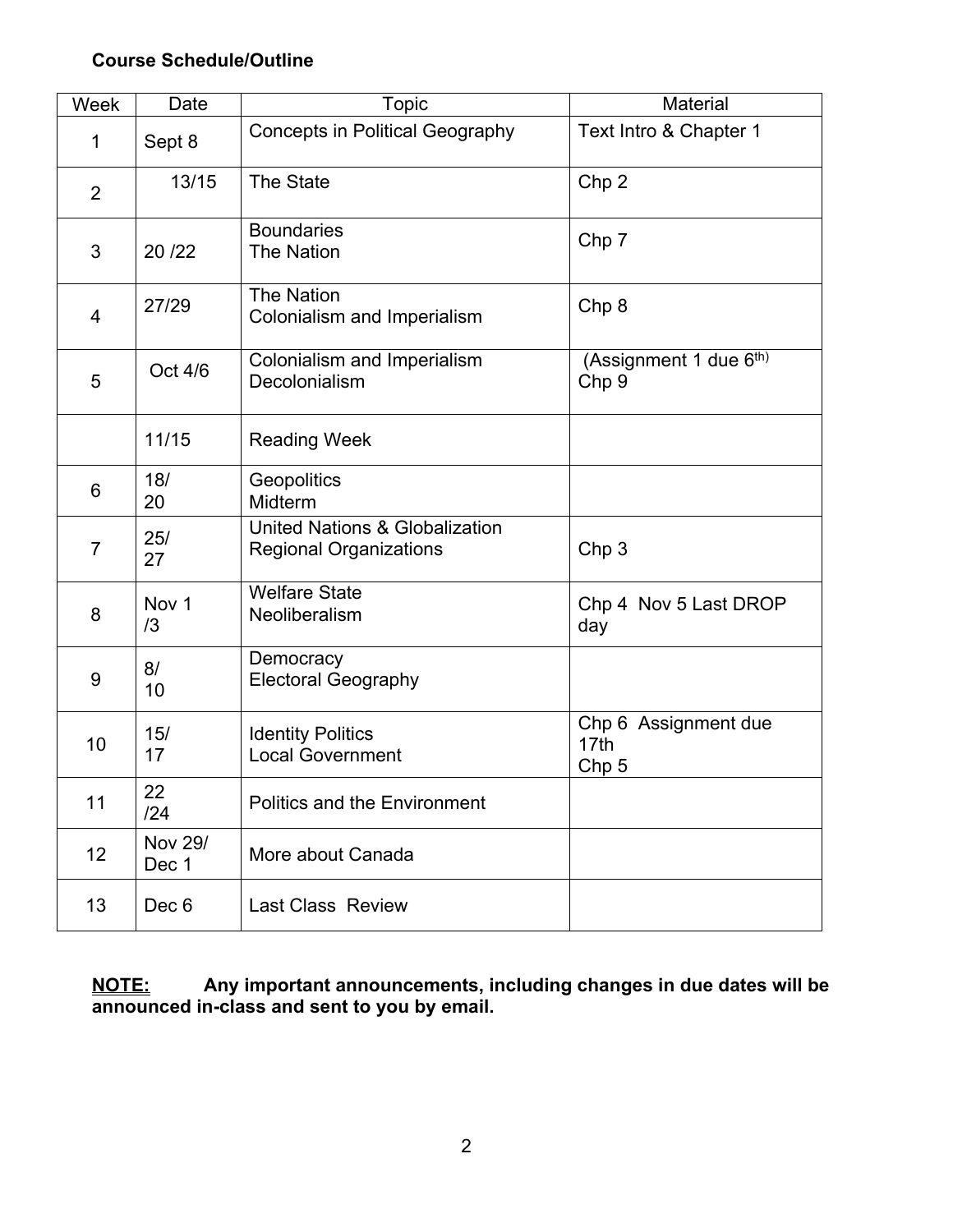# **Evaluations**

| <b>Component</b> | <b>Value</b> | <b>Due Date</b>  |
|------------------|--------------|------------------|
| Assignment 1     | 20%          | Oct $6th$        |
| Midterm          | 25%          | Oct 20th         |
| Assignment 2     | 20%          | NOV 17th         |
| Final            | 35%          | Set by registrar |

## **Assignments:**

#### **The penalty for late submission is 10% unless arrangements have been made BEFORE the DUE DATE.**

See "How to Write an "A" Essay" on D2L for guideline.

ASSIGNMENT ONE: Local governments have the greatest effect on your life because they control the things you come in contact with every day. Identify a local issue (you may use Orillia or Barrie or your hometown). Discuss how the issue has been discussed in the media and then find three academic articles in the geography or planning literature that support public opinion or provide alternative viewpoints. Your repot should be 1500 words in length (not including any diagrams, tables, maps, reference pages). Typed double spaced, Times New Roman 12 pt or equivalent. Use APA (author, date) referencing and include a bibliography. Title page, no plastic covers please. Due in class October 6th

ASSIGNMENT TWO: Discuss the relationship between Canada and one other state other than the USA. Explain why Canada has chosen to have the political, economic and military relationships that it has with this state. You may start with the CIA World Fact Book or the Government of Canada's website, but you need to also use three academic sources. You may also use media sources. Your report should be 1500 words in length (not including any diagrams, tables, maps, reference pages). Typed double spaced, Times New Roman 12 pt. or equivalent. Use APA (author, date) referencing and include a bibliography. Title page, no plastic covers please. Due in class Nov 17th

**Mid Term Test**: Short answer questions emphasis on material covered in class or in required readings. October 20th

#### **Final Exam:**

A short answer test emphasis on material since midterm with some general questions.

## **MISSED EXAMS**

Make-up examinations will only be given with written documentation from a healthcare practitioner using the official Student Health Certificate, available at http://registrar.lakeheadu.ca/uploads/docs/F.HealthCertificate.pdf (see next page).

. **There will be no rescheduling of examinations to accommodate holiday travel or extracurricular activities. No one will be allowed to write examinations prior to the scheduled date. Do not make plans to travel before Dec 20th until the exam date is published.**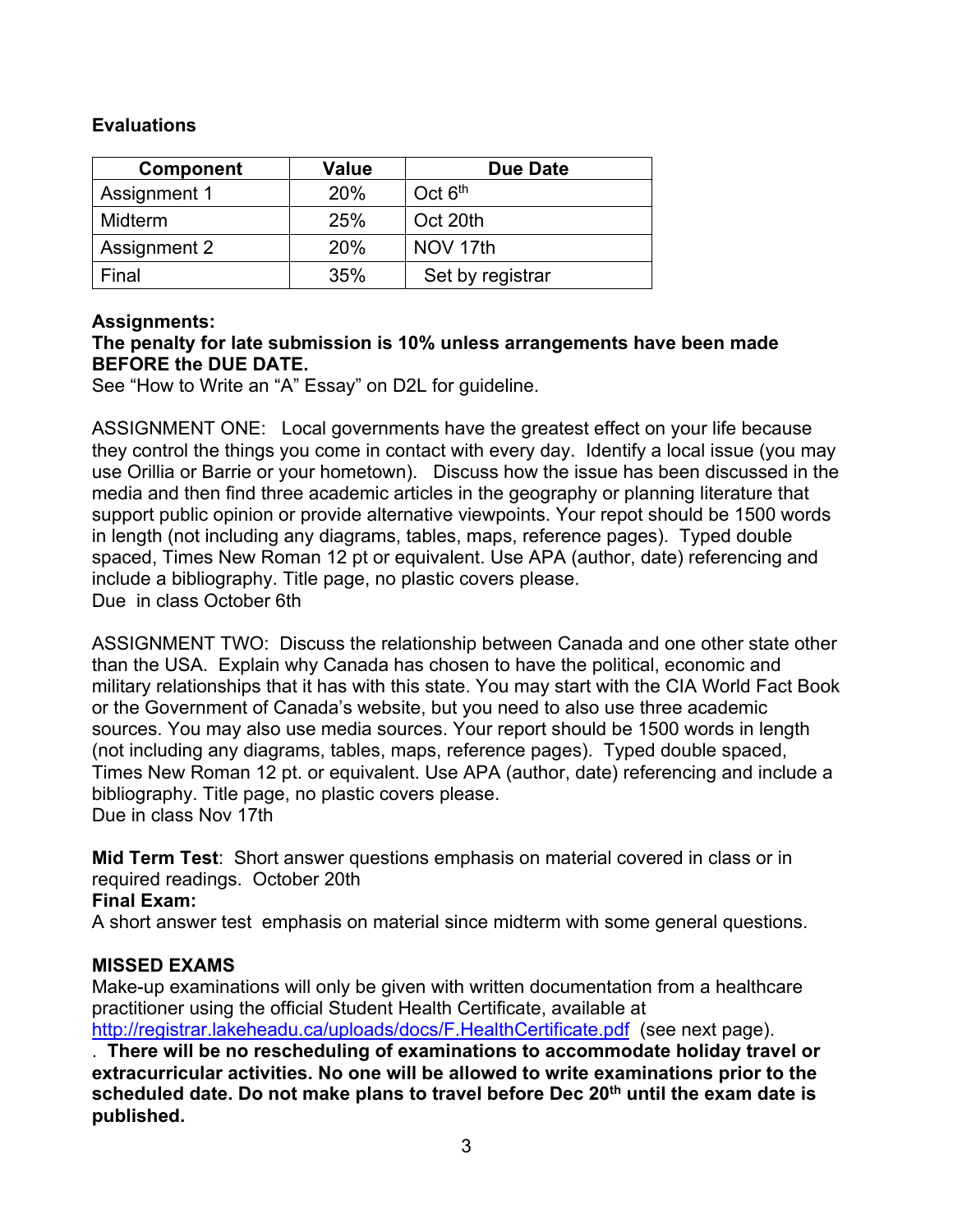# **Course Policies**

- Attendance at class is expected.
- Communications with me should be via email and a response should be given within 12 hours. Use you university email address and send via university email to rhorne@lakeheadu.ca.
- Students are expected to follow the behavioral standards referenced in the Student Code of Conduct - Academic Integrity)

Academic Integrity Statement: I understand and agree that:

(1) Unless otherwise allowed by the course instructor, I must complete the assignments in this course without the assistance of anyone else.

(2) Unless otherwise allowed by the course instructor, I must not access any sources or materials (in print, online, or in any other way) to complete any course exam.

I further understand and agree that, if I violate either of these two rules, or if I provide any false or misleading information about my completion of course assignments or exams, I may be prosecuted under the Lakehead University Student Code of Conduct – Academic Integrity, which requires students to act ethically and with integrity in academic matters and to demonstrate behaviours that support the University's academic values.

# **Copyright**

Students should be aware that all instructional, reference, and administrative materials prepared for this course are protected in their entirety by copyright. Students are expected to comply with this copyright by only accessing and using the course materials for personal educational use related to the course, and that the materials cannot be shared in any way, without the written authorization of the course instructor. If this copyright is infringed in anyway, students may be prosecuted under the Lakehead University Student Code of Conduct – Academic Integrity, which requires students to act ethically and with integrity in academic matters and to demonstrate behaviours that support the University's academic values

• (2) I am not permitted to download, copy, or store (in any medium) any text, image, or sound component of the course materials for any other purpose whatsoever, or to forward or share, transmit, broadcast, show, post or play in public, adapt, or change in any way any text, image, or sound component of the course materials, except as expressly authorized, and only to the extent authorized, in writing, by the course instructor."

## **Regulations**

It is the responsibility of each student registered at Lakehead University to be familiar with, and comply with all the terms, requirements, regulations, policies and conditions in the Lakehead University Academic Calendar. This includes, but is not limited to, Academic Program Requirements, Academic Schedule of Dates, University and Faculty/School